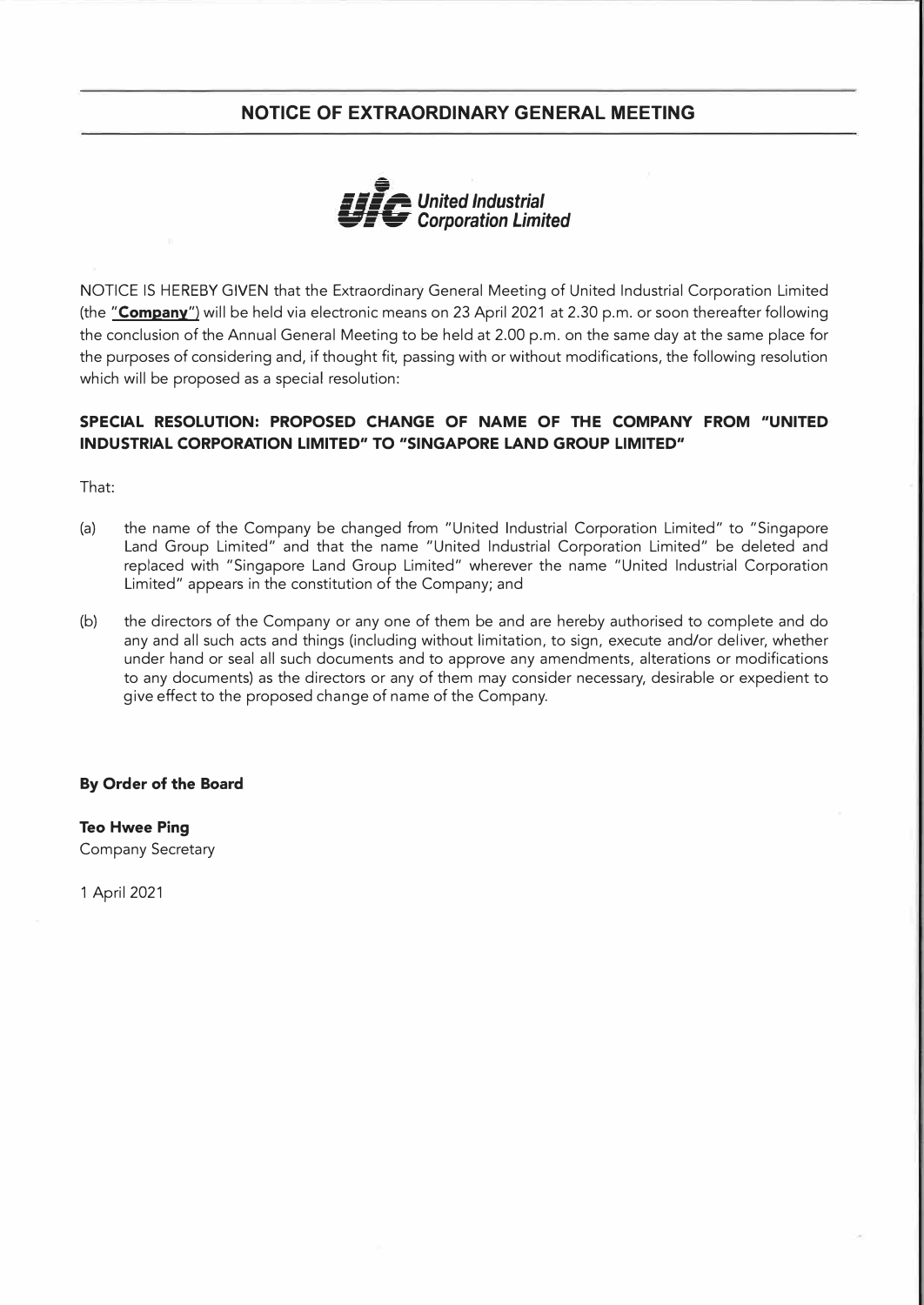#### **IMPORTANT NOTES:**

In view of the current COVID-19 situation and the related safe distancing measures in Singapore, the Company will be conducting the EGM by electronic means pursuant to the COVID-19 (Temporary Measures) (Alternative Arrangements for Meetings for Companies, Variable Capital Companies, Business Trusts, Unit Trusts and Debenture Holders) Order 2020 and the Joint Statement by the Accounting and Corporate Regulatory Authority, Monetary Authority of Singapore and Singapore Exchange Regulation issued on 1 October 2020 titled "Guidance on the Conduct of General Meetings Amid Evolving COVID-19 Situation".

Shareholders of the Company **("Members")** should take note of the following EGM arrangements:

- (1) **Attendance in Person:** In view of the current COVID-19 situation, Members will not be able to attend the EGM in person. Members may participate at the EGM by (i) observing and/or listening to the EGM proceedings via live audio-visual webcast or live audio-only stream; (ii) submitting questions in advance of the EGM; and/or (iii) appointing the Chairman of the EGM as proxy to attend and vote on their behalf at the EGM.
- (2) **Pre-registration:** To participate at the EGM, Members are required to register at *https:/lonline. meetings.vision/uic-registratfon* by 2.30 p.m. on 20 April 2021 (being 72 hours before the time appointed for holding the EGM) to enable the Company to verify their membership. Once verified, authenticated Members will receive an email by 22 April 2021 containing directions and a link to participate at the EGM. Members who do not receive an email by 22 April 2021 but have registered by 2.30 p.m. on 20 April 2021 should contact our share registrar, KCK CorpServe Pte Ltd at 64964993 or uic-agm@kckcs.com.sg.

**Submission of proxy form:** Members will only be able to vote at the EGM by appointing the Chairman as proxy to vote on their behalf. The proxy form for the EGM is accessible on the Company's website at *www.uic.eom.sg/investor-relations/agm-egm* and on the SGX website at *www.sgx.com/securities/ company-announcements.* A Member (whether individual or corporate) must give specific instructions as to voting, or abstentions from voting, in respect of a resolution in the form of proxy, failing which the appointment of the Chairman of the EGM as proxy for that resolution will be treated as invalid. Duly completed proxy forms must be deposited (i) by email to proxyform@trustedservices.com.sg or (ii) by post to 456 Alexandra Road #14-02, Fragrance Empire Building, Singapore 119962 by 2.30 p.m. on 20 April 2021 (being 72 hours before the time appointed for holding the EGM). In view of the current COVID-19 situation, Members are strongly encouraged to submit completed proxy forms electronically via email to proxyform@trustedservices.com.sg to ensure that they are received by the Company before the stipulated deadline.

Submission by a Member of a valid proxy form appointing the Chairman of the EGM as proxy by 2.30 p.m. on 20 April 2021 will supersede any previous proxy form appointing a proxy(ies) submitted by that Member.

(3) **Voting by Relevant Intermediary Shareholders:** CPF or SRS investors who wish to vote should approach their respective CPF Agent Banks or SRS Operators at least seven working days before the EGM in order to allow sufficient time for their respective intermediaries to submit a proxy form by 2.30 p.m. on 20 April 2021 (being 72 hours before the time appointed for holding the EGM) to the Company to appoint the Chairman of the EGM to vote on their behalf.